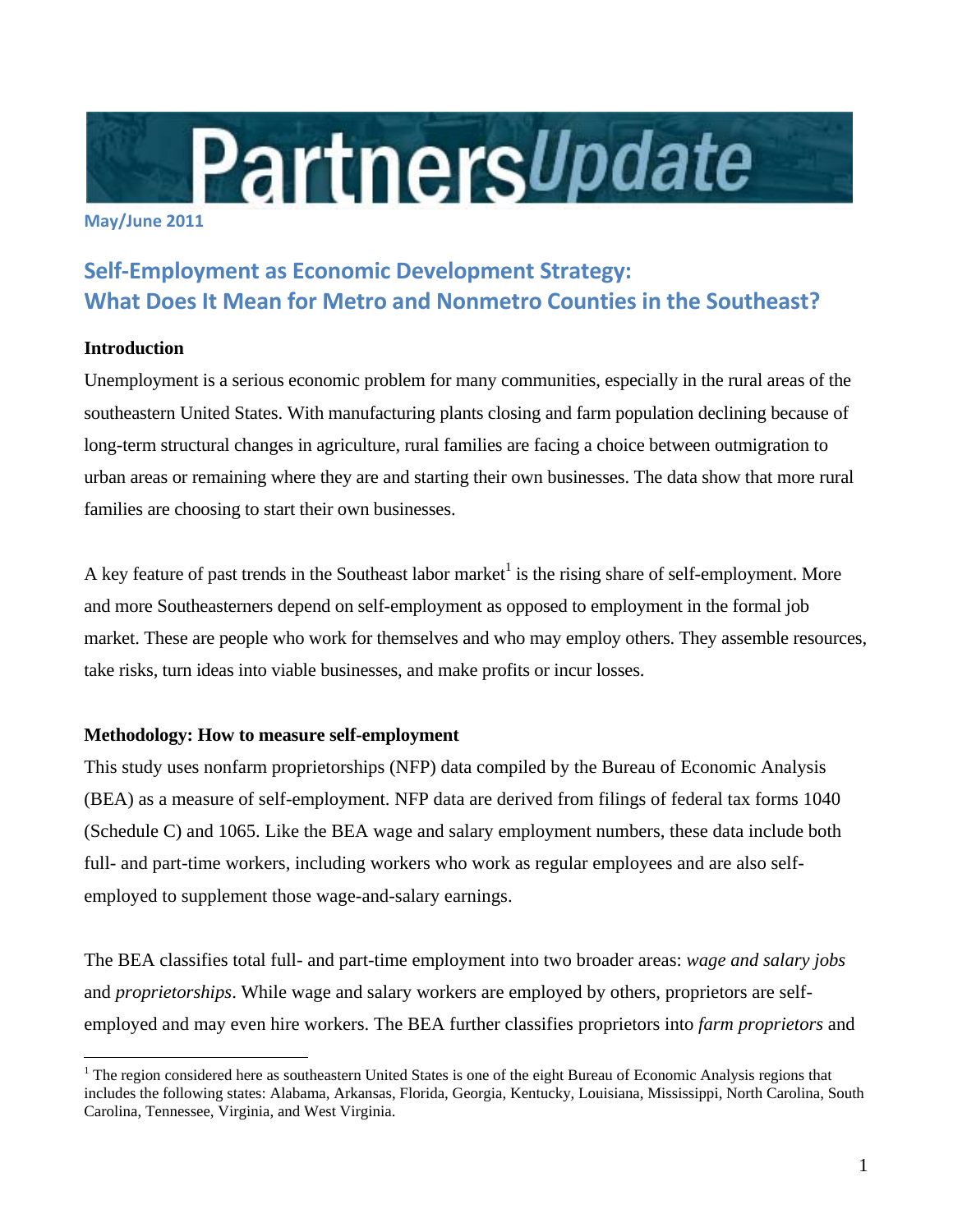*nonfarm proprietors*. Nonfarm proprietors include sole proprietors and individual business partners (excluding limited partners).

#### **Self-employment during the past decade**

The data show that the number of nonfarm proprietors increased in the Southeast by 56 percent between 2000 and 2008, from 5.2 million to 8.2 million. As a percentage of total full- and part-time employment, this number has increased from 14 percent to 20 percent over the nine-year period (see the table). While the share of self-employment in total employment varies across counties, metro and nonmetro areas, and states in the Southeast, the upward trend is generally applicable to all counties and states over this time period.

| Year              | 2000 | 2002 | 2004 | 2006 | 2008 |
|-------------------|------|------|------|------|------|
| All counties      | 14.3 | 15.5 | 16.8 | 17.9 | 20.0 |
| Metro counties    | 13.9 | 15.1 | 16.4 | 17.6 | 19.6 |
| Nonmetro counties | 15.9 | 16.8 | 18.1 | 19.1 | 21.1 |
| Alabama           | 14.3 | 15.0 | 16.3 | 17.5 | 19.4 |
| Arkansas          | 15.6 | 15.5 | 16.0 | 16.9 | 18.4 |
| Florida           | 15.3 | 16.5 | 17.7 | 18.6 | 21.4 |
| Georgia           | 13.8 | 15.6 | 17.7 | 19.4 | 21.6 |
| Kentucky          | 13.3 | 14.2 | 15.1 | 15.6 | 17.1 |
| Louisiana         | 14.3 | 15.8 | 16.6 | 18.9 | 20.1 |
| Mississippi       | 13.8 | 14.6 | 15.6 | 17.0 | 18.8 |
| North Carolina    | 14.3 | 15.3 | 16.7 | 17.7 | 19.5 |
| South Carolina    | 12.6 | 15.5 | 17.7 | 18.5 | 20.4 |
| Tennessee         | 15.9 | 16.9 | 17.9 | 19.0 | 21.2 |
| Virginia          | 12.1 | 12.2 | 13.4 | 14.3 | 16.0 |
| West Virginia     | 14.6 | 14.4 | 14.7 | 15.3 | 16.6 |

**Table: Self-employment as a percent of total full- and part-time employment, 2000–8**

Source: Author's calculations based on data from the U.S. Bureau of Economic Analysis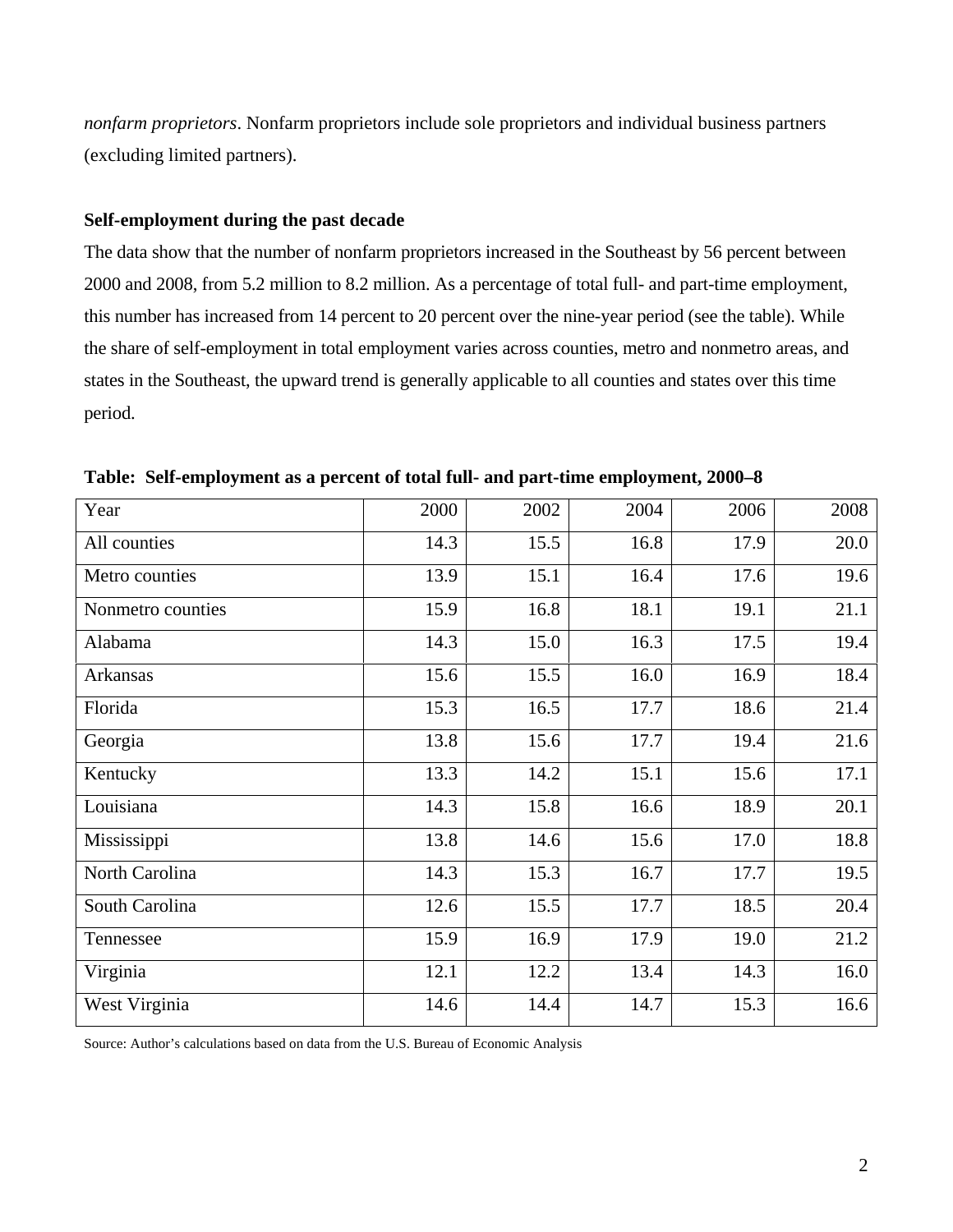Nonmetro counties report a slightly higher share of self-employment than do metro counties (see the table and figure 1). Among the southeastern states, the highest share of self-employment (as a percent of total employment) was reported in Georgia and the lowest was in Virginia in 2008. Data also show that some counties have a significantly higher rate of nonfarm proprietorships than others (figure 2). This variation ranges from 3 percent in Chattahoochee County, Ga., to 69 percent in Jackson County, Tenn. The significant growth in nonfarm proprietorships over time may have been due to a decline in farming, job losses in manufacturing, new opportunities created by information technology, and a growing preference for natural amenities (Goetz and Rupasingha, 2009).



Source: Author's calculations based on data from the U.S. Bureau of Economic Analysis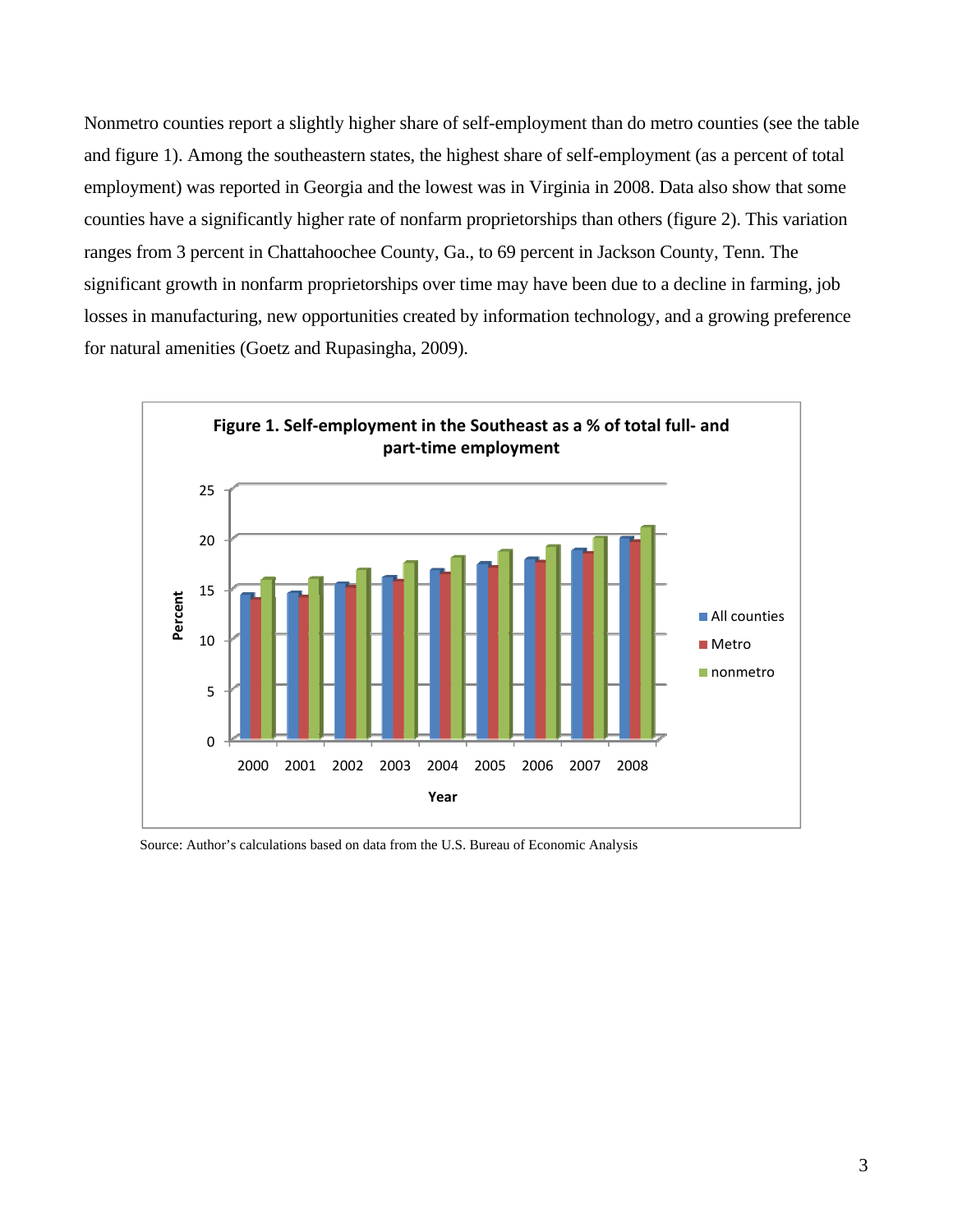

**Figure 2. County-level variation of self-employment rate in the Southeast, 2008** 

Source: Author's calculations based on data from the Bureau of Economic Analysis

In contrast to the upward trend in self-employed workers, data show that the returns or earnings per selfemployed worker lag behind the returns for wage-and-salary employment (figure 3), resulting in a significant gap between the two income streams. In 1969, the average self-employed worker earned \$5,675, whereas the average wage-and-salary job paid \$5,337. By 2008, the average self-employed worker earned \$22,177, whereas the average payroll worker earned \$40,509. While this trend varies across counties in the region, aggregate trend has taken a downward trajectory over the last eight years. This decline may be due to the stark differences in metro and nonmetro counties between two groups of earnings (figure 4). Although self-employment earnings have been stagnating of late, they were higher than wage and salary earnings in metro counties until 2007, when they were overtaken by wage and salary earnings. In comparison, self-employment earnings in nonmetro counties stagnated, lagging behind the upward trending wage and salary earnings during the time period between 2000 and 2008. The gap between wage and salary earning and self-employment earnings may be attributable to any of the following reasons: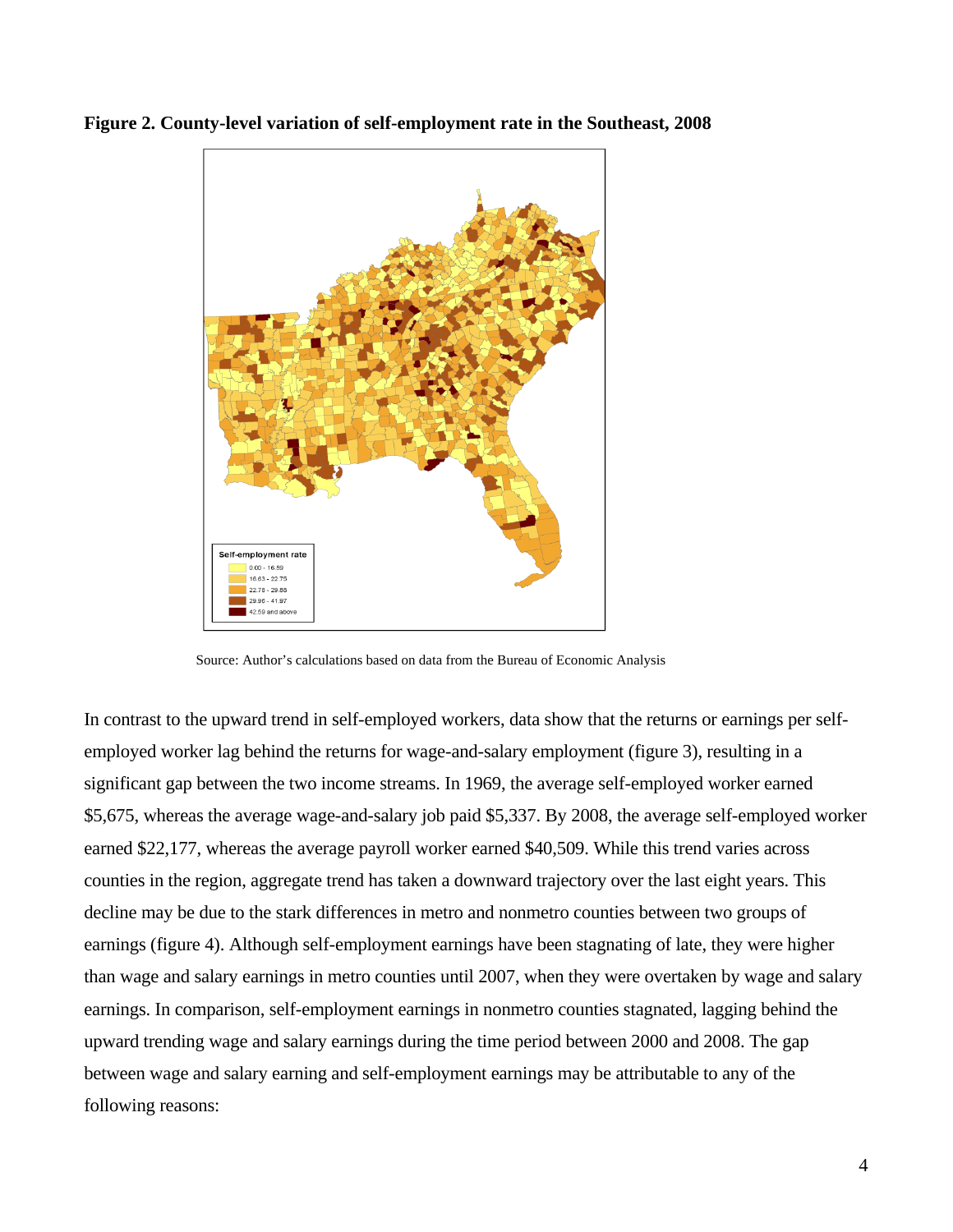- The self-employed are underreporting their true incomes.
- Proprietors are providing goods and services that allow wage and salary workers to become more productive, thereby raising the gap.
- Residents in rural areas have fewer options to self-employment, and rural areas are falling further behind urban areas over time.



Source: Author's calculations based on data from the U.S. Bureau of Economic Analysis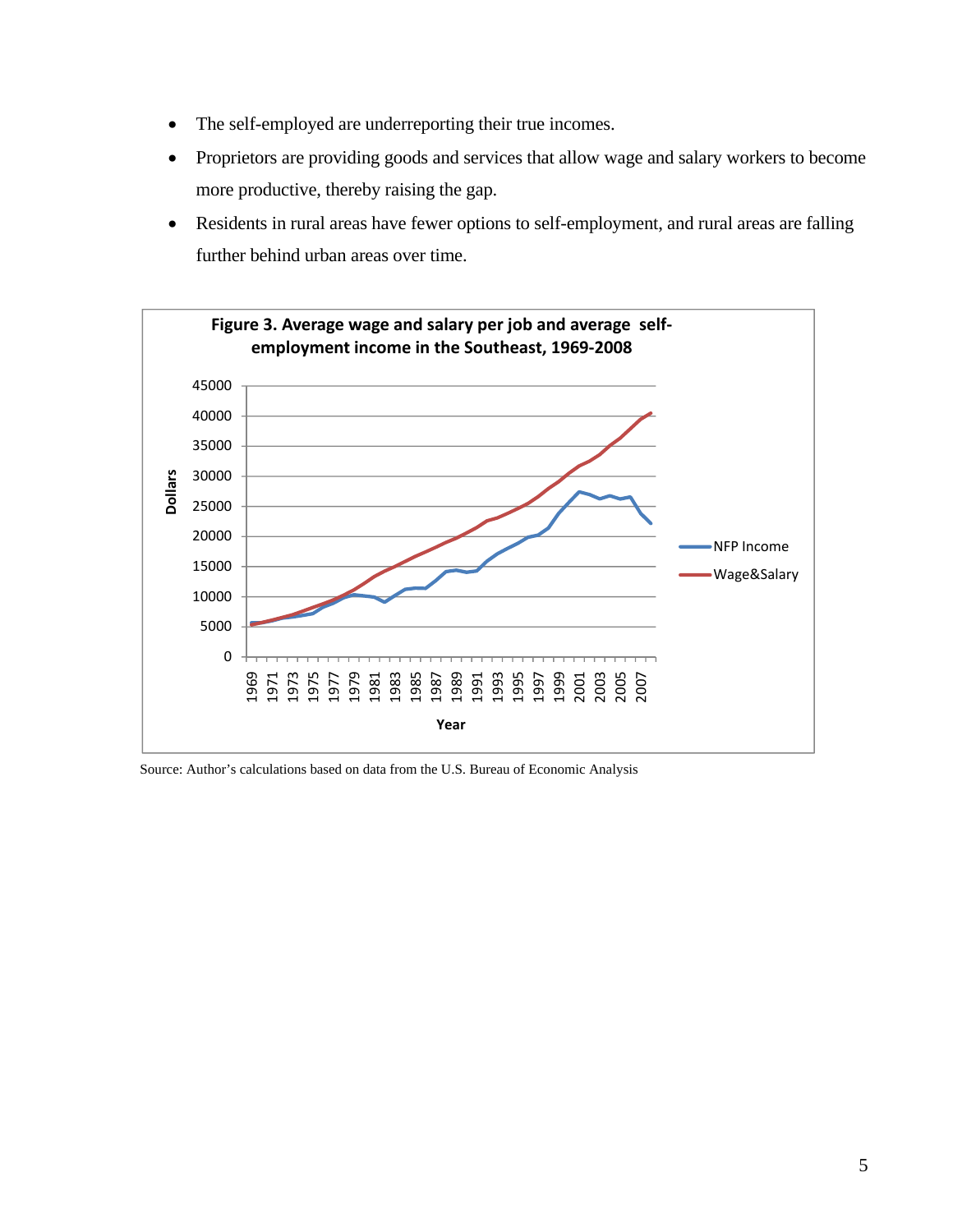

Source: Author's calculations based on data from the U.S. Bureau of Economic Analysis

#### **Self-employment significantly affects local economic performance**

A recent study by Rupasingha and Goetz (2011) indicates that the effect of self-employment is statistically significant and positive on income and employment growth and negative on change in poverty in nonmetro counties. They find similar effects on metro county income and employment dynamics, but not on poverty.

Income growth, employment growth, and change in poverty are used as measures of local economic performance, and the share of NFPs in total full- and part-time employment is used as the measure of the relative size of the self-employment sector in a county. By replicating the same econometric model for the counties in the southeastern United States, this study confirms the findings for income and employment growth but not for change in poverty. The results for the Southeast show that selfemployment has no significant effect on change in poverty in nonmetro areas but has negative and significant effects on change in poverty in metro counties. Overall, self-employment is very favorable for income and employment growth and poverty reduction in communities in the Southeast.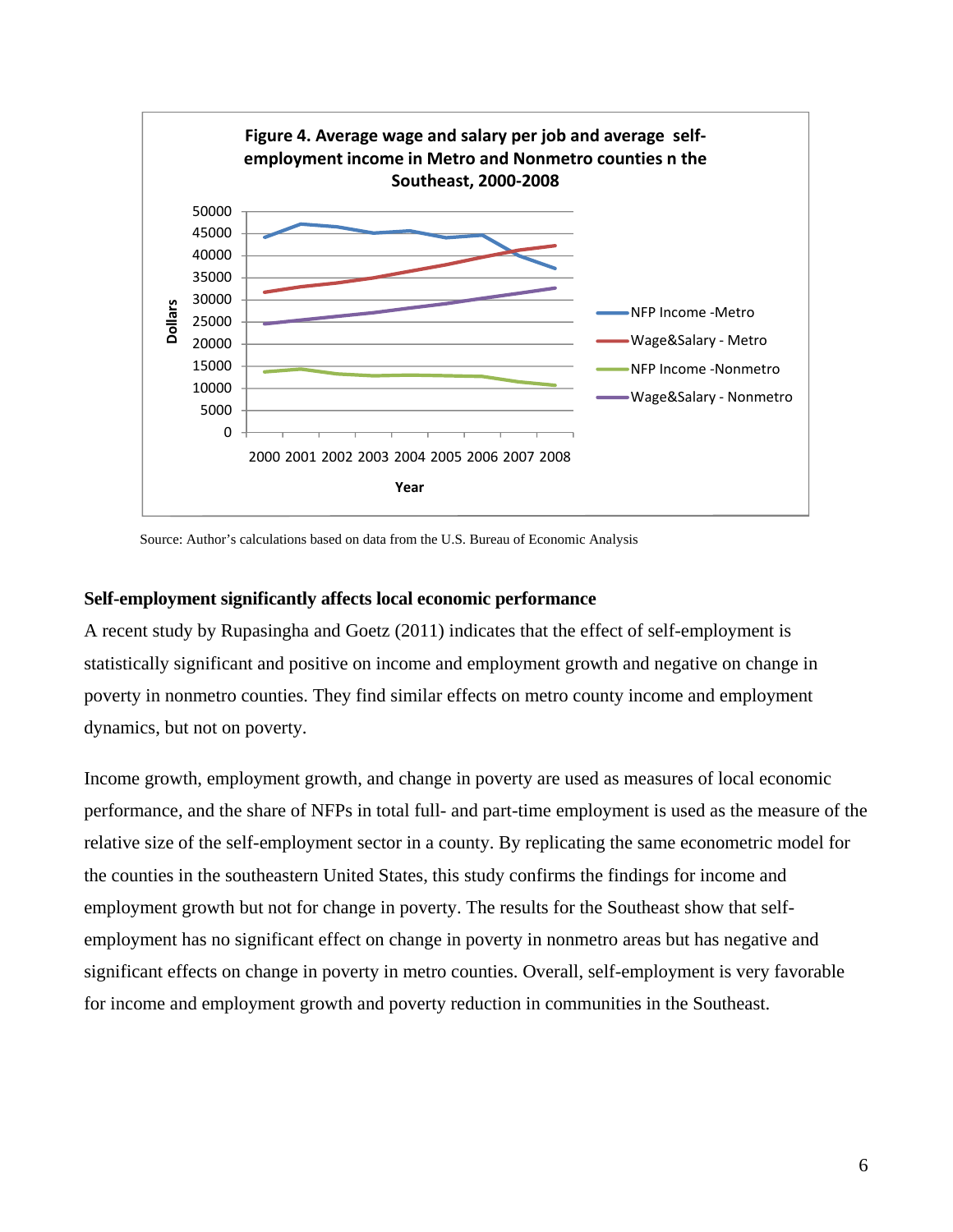## **Growth in self-employment brings important policy implications**

The emergence of self-employed workers in the rural Southeast has important policy implications for the following reasons:

- The increase in self-employed workers likely lessened the decline in quality of life caused by higher unemployment and poverty and lower incomes.
- For many rural counties, local entrepreneurship, or self-employment, is the only viable source of economic growth and development available. The alternative is unemployment or population loss from outmigration.
- The self-employed could become crucial stakeholders for community and economic development practitioners in the field.

The traditional approach to local economic development has been to attract existing firms from other communities by offering incentives such as tax subsidies, low-rent land, and job training subsidies. This policy has led to firm relocation or expansion of existing firms. It has also resulted in fierce competition among communities to attract large employers to their respective areas. Governments have also taken steps to improve the general business climate of their jurisdictions by, for example, using fiscal incentives that benefited all firms. Government incentives have resulted in numerous local level business retention and expansion programs.

In contrast to the traditional approach to economic development, an approach based on local entrepreneurship is increasingly gaining traction in the research and policy sphere. The development of local entrepreneurship can lead to a diversified economic structure that can protect the local economy from being overly dependent on one firm, increase trade within the local economy, and improve quality of life. Locally based business development is especially favorable for economically underserved rural areas where it is difficult to attract outside businesses.

Future economic growth in the southeastern United States will depend partly on the success of these self-employed workers. Goetz and Rupasingha's 2009 study on the determinants of growth in selfemployment rates provides important initial clues about areas that can be influenced in both the short and the long term. For example, the authors find that access to capital via banks along with higher collateral enhances the growth of self-employment, especially in the current economic climate of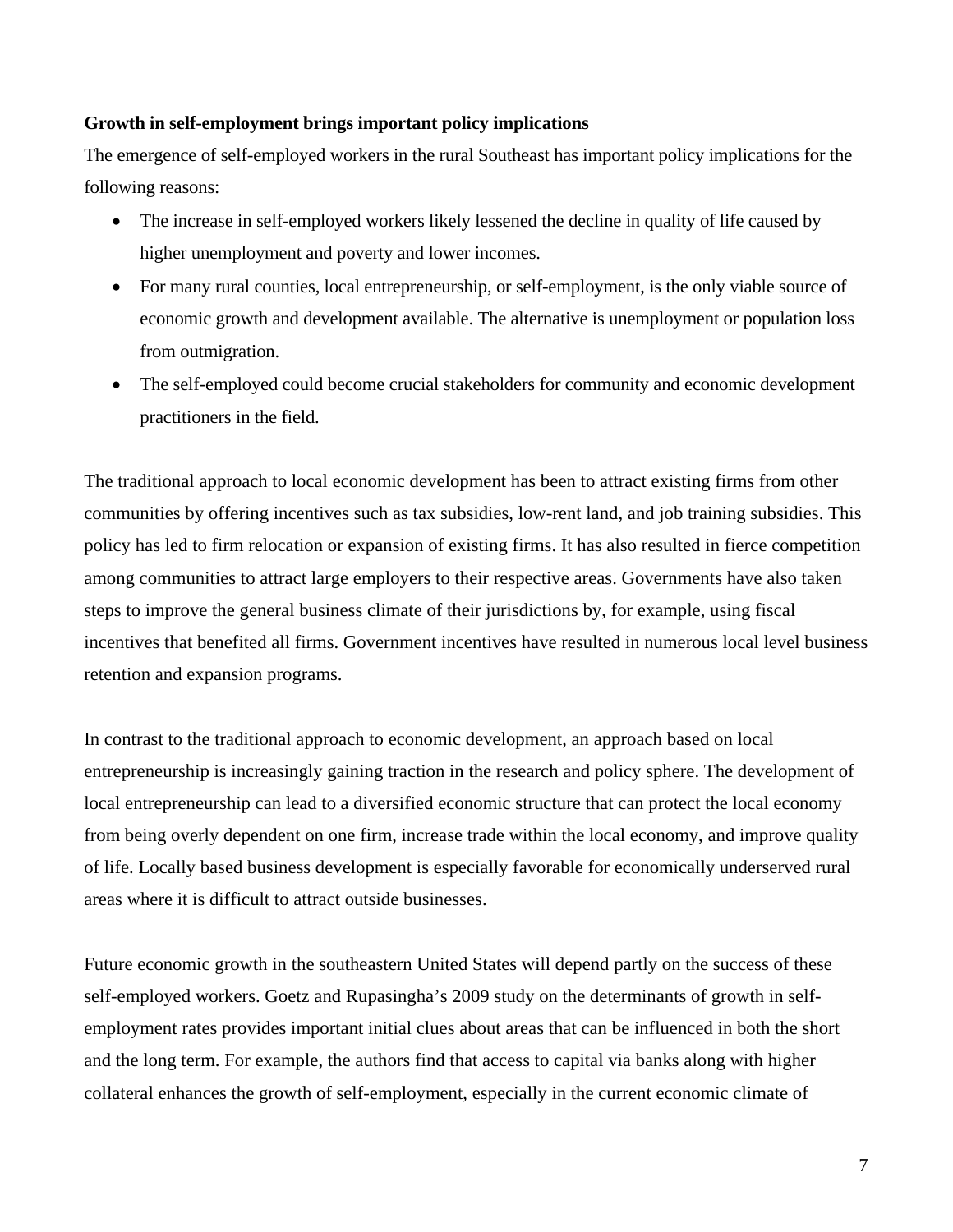lagging employment recovery. This situation offers an opportunity for public intervention. The same study also finds that high school completion—but not necessarily college graduation—rates are important. Although the high school completion rate is a nearly universal recommendation for economic growth, it is noteworthy that raising these rates may also benefit entrepreneurship.

Other research (Muske and Stanforth, 2000) finds that another factor that can predict business success is the education and training of small business owners. Research shows that approximately 60 percent of small businesses fail within five years because entrepreneurs lack sufficient business management skills, and that participation in relevant and effective training has been shown to reduce the failure rate and help business owners avoid costly mistakes. Much of that training has come from continuing education programs, sometimes offered by community and economic development practitioners in the field.

The Kauffman Foundation is investing heavily in the promotion of entrepreneurship, with the underlying notion that entrepreneurs are made and not just born. Local and state decision-makers should understand whether and how state- and county-level policies and socioeconomic characteristics foster selfemployment, and then supply self-employed workers with the tools necessary to grow and prosper through programs specifically targeted for entrepreneurs.

In sum, it appears that government policy can influence self-employment activities. In addition, the importance of education and training programs, or raising awareness, could be explored in future research.

#### **Conclusion**

Self-employment is increasingly important for the economic well-being of the southeastern United States, especially for rural areas. Likewise, economic development policies that foster self-employment are growing in importance—for example, understanding how the self-employed succeed and then delivering educational and training programs that allow people to develop those skills and behaviors.

Policies that support self-employment may also include:

- providing support for existing businesses
- help creating new businesses
- feasibility studies and cost-benefit analyses